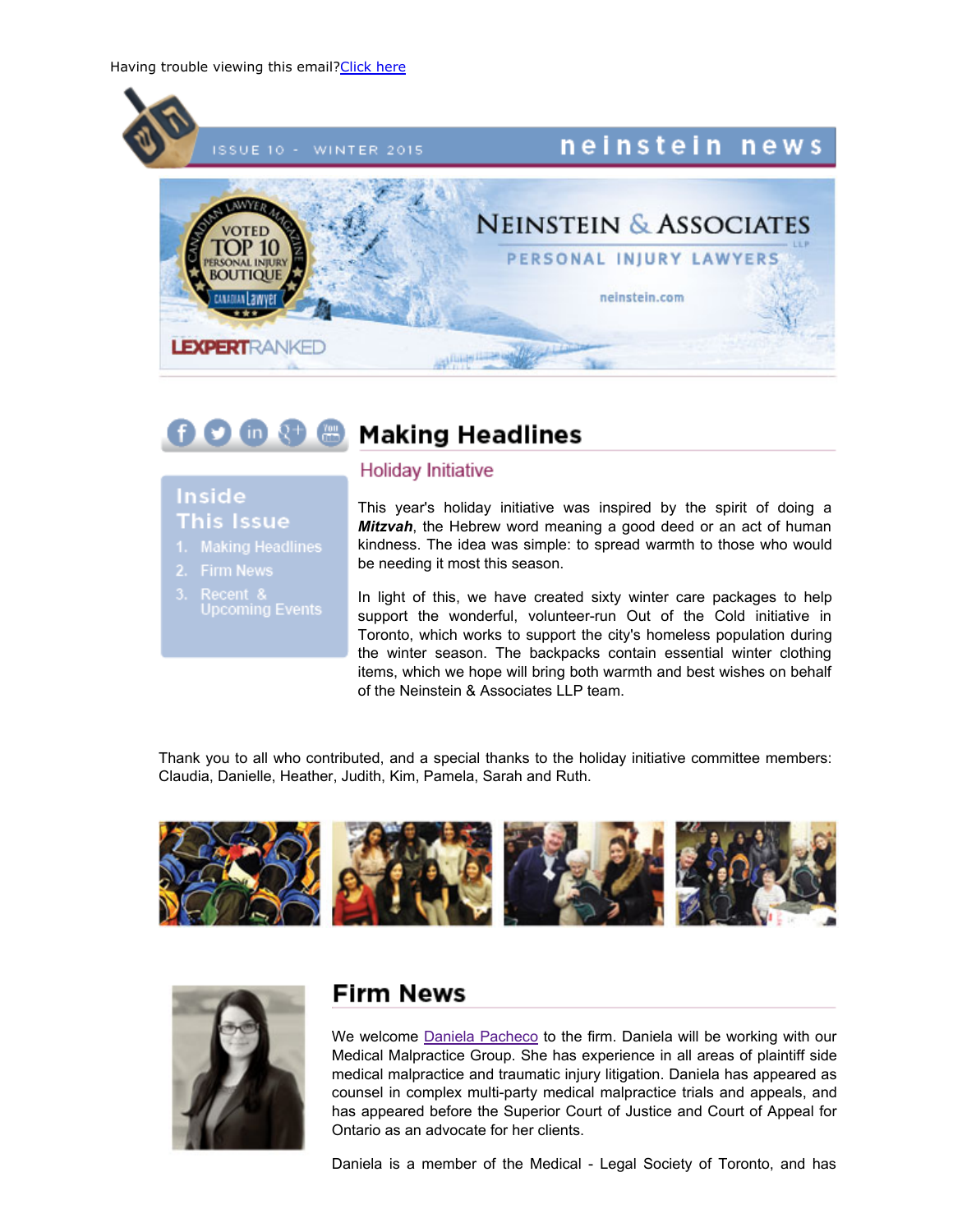

been a speaker for the Ontario Trial Lawyers Association, of which she is also a member. Daniela is also on the Board of Directors of Abrigo Centre, a charity that works to build community capacity in downtown Toronto.

Kate [O'Malley](http://www.neinstein.com/h-kate-omalley/) returns to Neinstein & Associates as a practicing lawyer. Kate joined Neinstein & Associates in February 2011, applied to the Federation of Law Societies of Canada, National Committee for Accreditation in 2012 and completed the challenge examinations in 2013. Kate commenced her articles in January 2014. We are happy that Kate will join the rest of our amazing team of lawyers.

## **Recent Events**

### **Put Up Your Dukes**

The third annual Put Up Your Dukes event took place on Thursday, November 13th, hosted by the Lewin family to fight the battle against mental illness. It was wonderful to see so many returning faces.

Put Up Your [Dukes](http://www.putupyourdukes.ca/) was cofounded by a valued partner at Neinstein & Associates, Harv [Lewin,](http://www.neinstein.com/harv_lewin/) to celebrate the life of his son, Ryan "Duke" Lewin, who battled against mental illness and addiction. The event started out raising funds to create Duke's Place, a lounge for young adults to socialize within CAMH, in 2011, which they were able to raise \$150,000 from the first event. Since then, the non-profit is focused on improving the lives of those with mental health and addition issues, one room at a time.

Neinstein & Associates is proud to support and sponsor this worthwhile charity.





## **ABI Network Conference**

Recently Neinstein & Associates took part in the ABI Network Conference.

The conference was held at the Allstream Centre, Exhibition Place in Toronto from November 20 to 21. Keynote speakers discussed their research findings including how nature can assist with a brain injury recovery, what impedes the recovery of an ABI survivor and how to measure brain rehabilitation. Our client Jaisa Sulit's presentation on Mindfulness was well received by patrons and other speakers alike. We are proud of her resilience throughout past few years.

We are happy to announce that Hannah Esmaili is the winner of our booth prize, a gift certificate to Barque Smoke-house. Thank you to all those who visited our booth; we look forward to seeing everyone again at next year's conference.